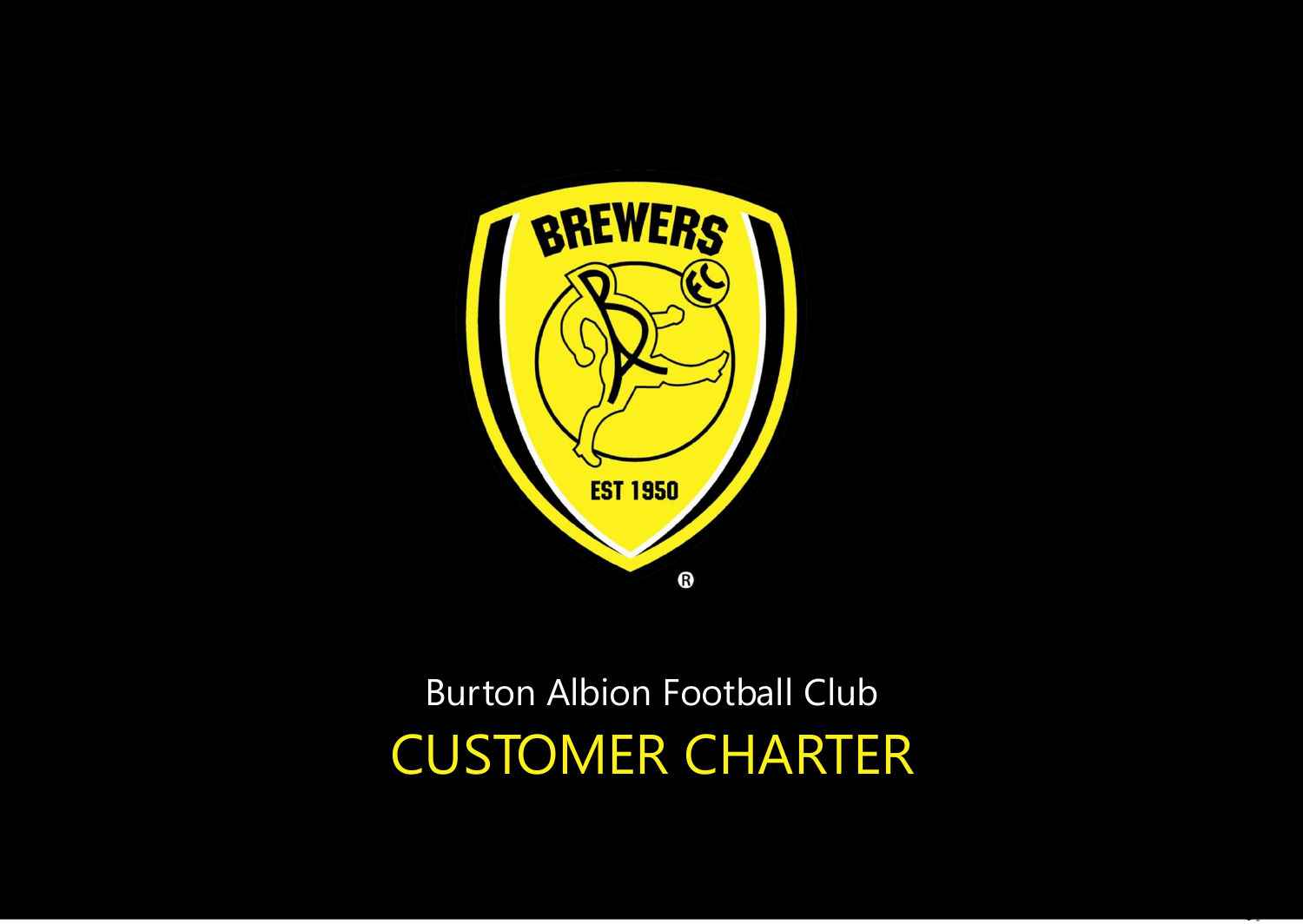

# **Contents**

10

- 1 Mission Statement
- 2 Customer Service
- Equality, Diversity, Inclusion & Safeguarding 3
- 4 Data Protection
- Our Staff 5
- 6 Merchandise
- 7 Travelling Away Support
- 8 Visiting Supporters
- 9 Transport, Travel & Parking
- Environmental Policy
- 11 Stewarding & First Aid Procedure
- 12 Catering Facilities & Hospitality
- 13 Ticketing & Accessibility
- 14 Consultation & Media Information
- 15 Code of Conduct for Supporters
- 16 Club Bans/Appeals
- 17 Community Activity
- 18 Aims & Objectives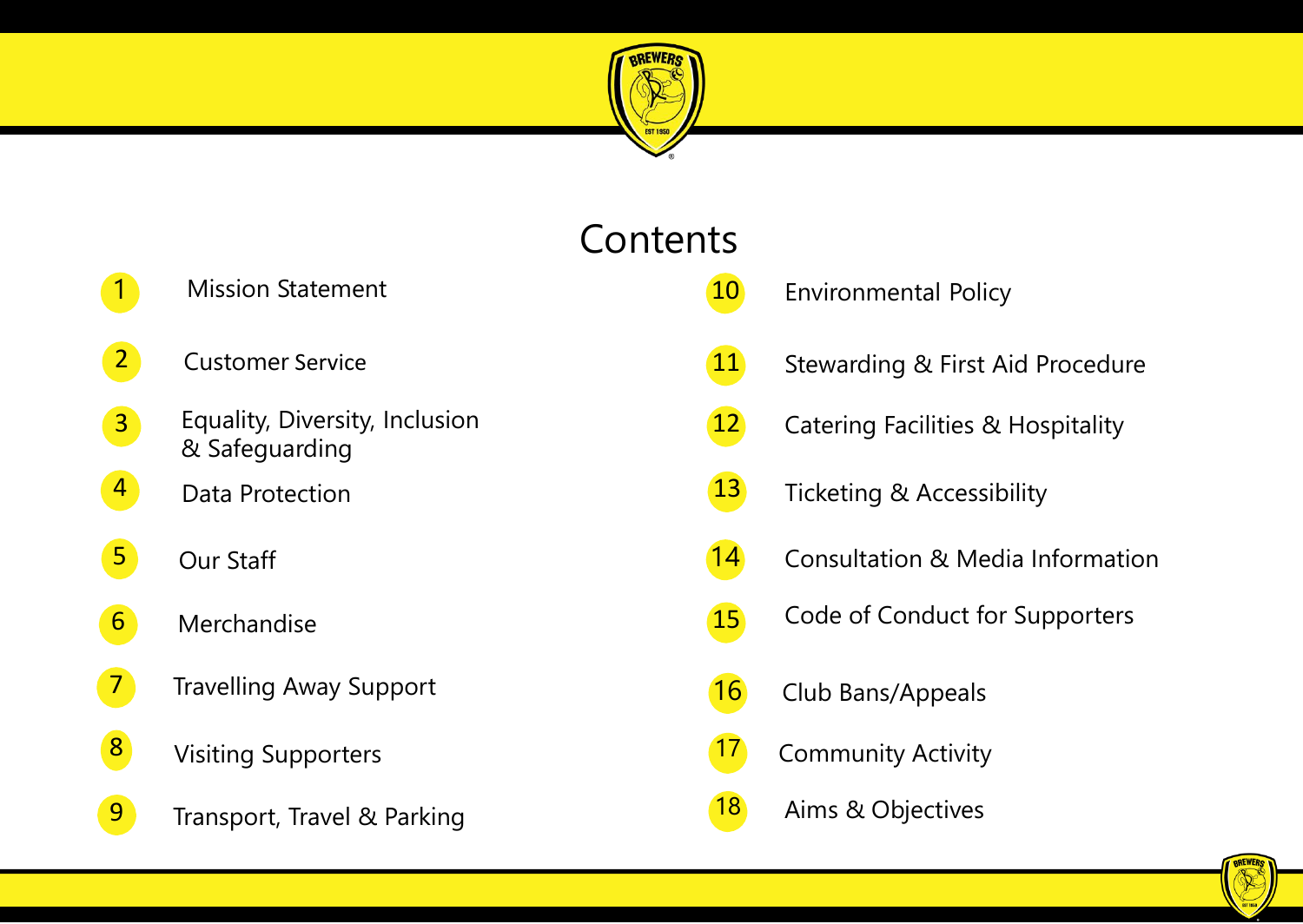

### **Mission Statement**

BURTON Albion aims to be a successful professional football club with a secure future and a safe and hospitable approach to its supporters. The Club aims to provide a wide range of access to deliver to all supporters a friendly and professional service.

The Club will always endeavour to play an active role within the local community and involve our supportersin identifying areas for change or improvement within the Club.

The Club works with the Burton Albion Community Trust to utilise the brand of the Club and the power of sport to inspire, engage and educate the local community.

We are committed to supporting many local charities in Burton on Trent and the surrounding areas.

Burton Albion will always take a prudent financial approach to ensure the longterm stability of the Club. Burton Albion will always strive to offer our supporters value for money across all areas of the Club.

It is the policy of Burton Albion Football Club that no person, whether a job applicant, employee, volunteer or customer, shall be discriminated against. The Club opposes all forms of unlawful and unfair discrimination, either direct or indirect, or harassment, on the grounds of the following "Protected Characteristics": Age, Disability, Gender Reassignment, Marriage & Civil Partnership, Pregnancy & Maternity, Race, Religion or Belief, Sex and Sexual Orientation.

Burton Albion aims to be a customer-led organisation and to produce well trained and motivated members of staff who will show excellence in customer service.

All methods and details in ensuring the Club maintains a high level of professionalism and accessibility are detailed within this Charter.

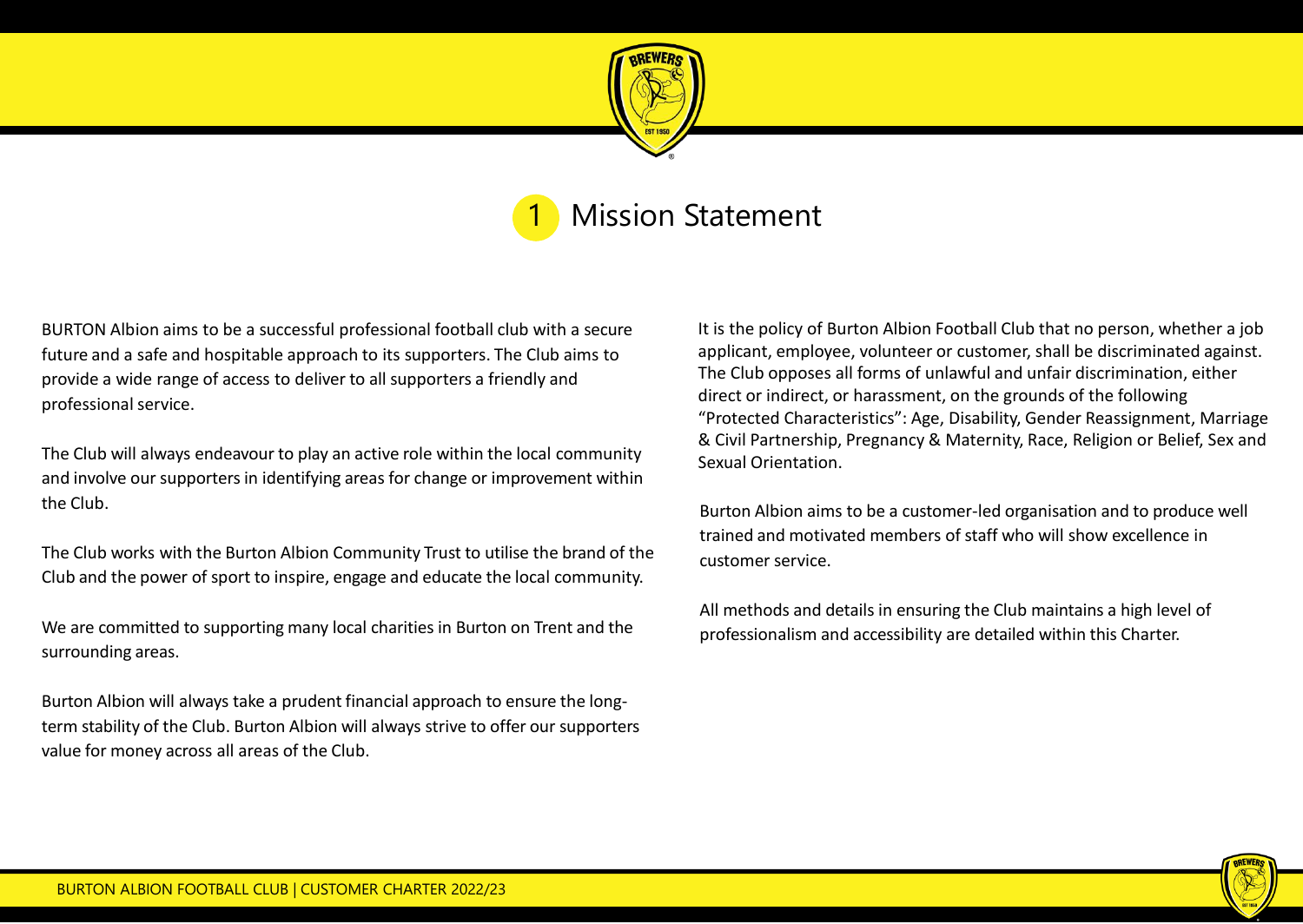

## **Customer Service**

**BURTON Albion Football Club recognises the importance of maintaining an excellent approach to customer service. We value each customer and appreciate that, as a business, the Club relies on a strong customer base to progress.**

The Club is committed to acknowledge any contact from a customer within seven working days and responds within a maximum of 21 working days. We believe in a simple and customer-friendly approach in dealing with all enquiries.

**Customer complaints in the first instance should be made in writing To the Club or via email and sent to:**

The Club responds to complaints by e-mail. If no email address is available then a letter will be sent. If a customer specifically requests a response by letter they will receive one.

All staff employed by Burton Albion Football Club will receive training in customer service to a high standard and code of conduct, and strive to constantly develop in order to improve productivity, quality and customer satisfaction.

The Club encourages customers to contact the department relevant to their query, but if you would like to contact the Club Customer Services you can call 01283 565938 or email [bafc@burtonalbionfc.co.uk](mailto:%20bafc@burtonalbionfc.co.uk)

**Burton Albion Football Club, Pirelli Stadium, Princess Way, Burton on Trent, DE13 OAR or [bafc@burtonalbionfc.co.uk](mailto:bafc@burtonalbionfc.co.uk)**

**If not satisfied with response, please refer in the first instance to the IFO (Independent Football Ombudsman) and thereafter subsequent alternative bodies:**

**The Independent Football Ombudsman Premier House, 1-5 Argyle Way, Stevenage, Hertfordshire SG1 2AD**

Email: contact@theifo.co.uk Telephone: 0330 165 4223

**EFL, Supporters Services** EFL House, 10-12 West Cliff Park, Preston, PR1 8HU [Website: https://www.efl.com/-](https://www.efl.com/-more/contacting-the-efl/) Telephone: 01772 325829

**The Football Association**  The FA, Customer Relations Wembley Stadium PO Box 1966, London SW1P 9EQ Website: [help.thefa.com](https://help.thefa.com/) Telephone: 0800 169 1863

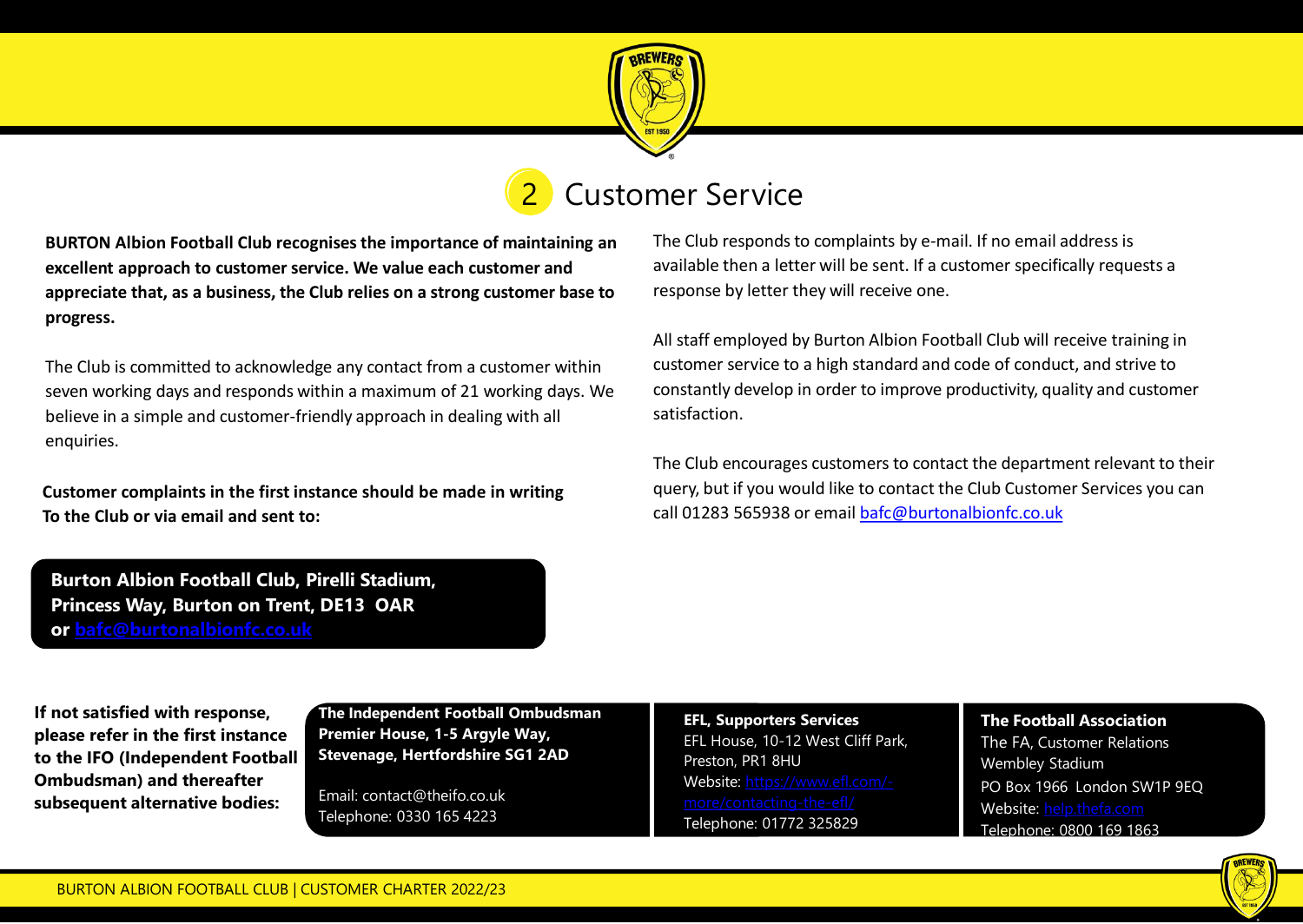

### **3** Equality, Diversity, Inclusion & Safeguarding

Burton Albion Football Club is an equal opportunities employer. Our activities will in no way discriminate against any individual; this includes, advertisement of jobs, working environment, pay and employment terms, selection for teams, training, development and appointments to honorary positions. Burton Albion Football Club will not tolerate any form of harassment, and will work to ensure that such behaviour is met with appropriate disciplinary action. Burton Albion Football Club supports the EFL & FA in its commitment to develop a programme of ongoing training and awareness-raising events and activities in order to promote the eradication of discrimination.

#### Equality, Diversity, Inclusion & Safeguarding

Burton Albion are committed to ensuring that equality & diversity of opportunity is at the very heart of everything we do to ensure we provide fair and non-prejudicial access to the services across the Club. We uphold everyone's freedom of rights and choice to be different and aim to provide opportunities for everyone to succeed. It is the policy of the club that no person, whether player, job applicant, employee, volunteer or customer, shall be discriminated against. The club opposes all forms of unlawful and unfair discrimination, either direct or indirect, or harassment, on the grounds of the following 'protected characteristics': Age, Disability, Gender Reassignment, Marriage & Civil Partnership, Pregnancy & Maternity, Race, Religion or Belief, Sex and Sexual Orientation. Anyone who is found to be in breach of this could receive disciplinary action, which may well include suspension and dismissal.

Burton Albion are committed to our safeguarding policy and has both a moral and legal obligation to ensure that all children and vulnerable adults are protected and kept safe from harm whilst engaged in services organised and provided by the club and believes that the general wellbeing, welfare and safety of all children and vulnerable adults engaged in club activities is of the upmost importance. The club will fulfil its responsibilities by ensuring it displays best practice in safeguarding matters, carried out in a spirit of partnership and openness with the child or vulnerable adult, families and the relevant local authority

To view our full commitment statement for Equality, Diversity, Inclusion & Safeguarding please refer to the Clubs Policies available on line at<https://www.burtonalbionfc.co.uk/club/policies/>

### Data Protection

**In accordance with the General Data Protection Regulation (GDPR) we are the data controller, responsible for the processing of any personal data you give us. Our Privacy Notice <https://www.burtonalbionfc.co.uk/club/policies/> explains in detail the types of personal data we may collect about you when you interact with us. It also explains how we will store and handle that data and keep it secure.**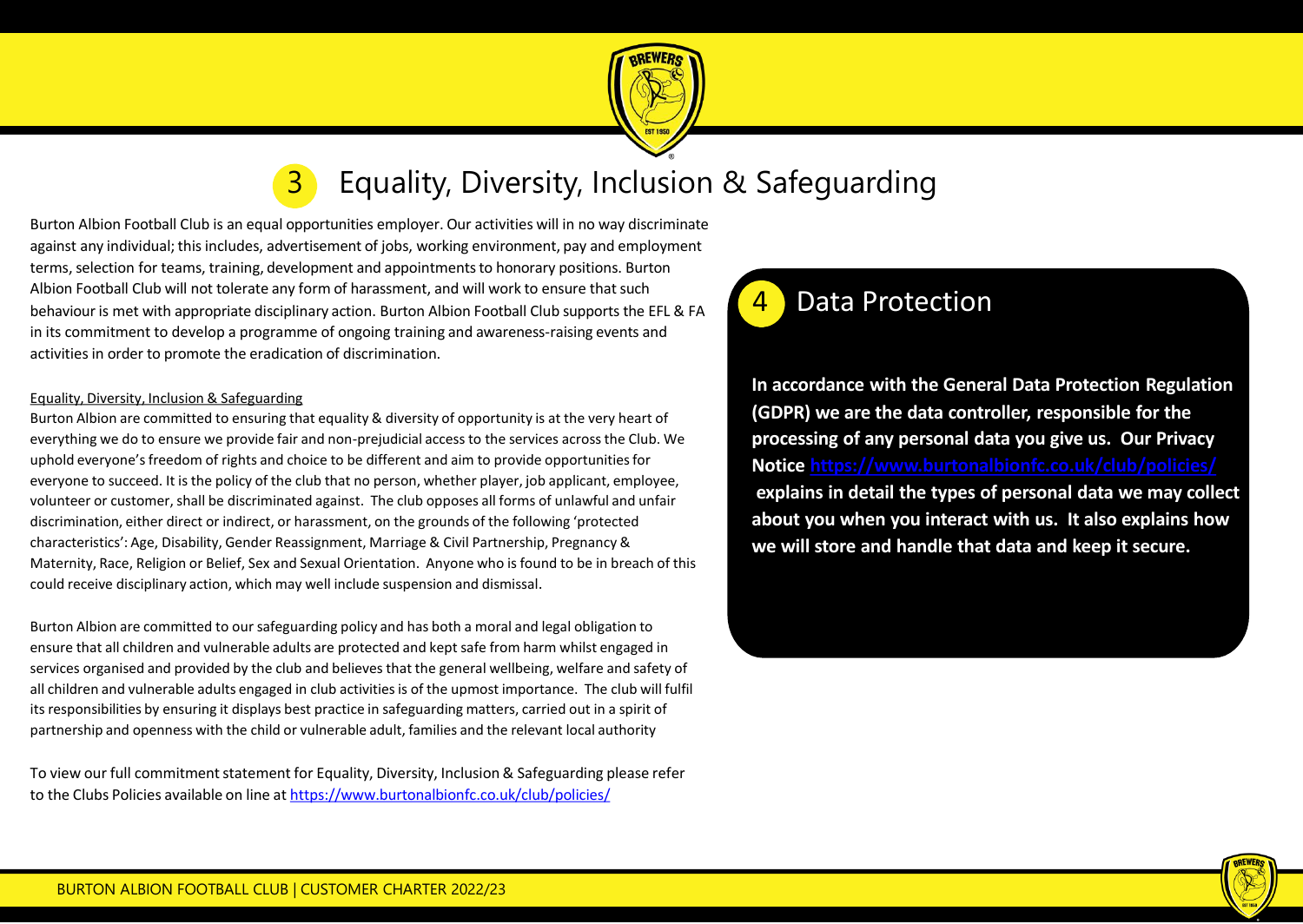

## Our Staff

**BURTON Albion Football Club is committed to providing quality servicesfor all our customers. We will do our best to provide equal access to you by offering additional help if it is required.**

Burton Albion staff regularly undergo training to ensure all aspects across the business remain first class and our employees and volunteers follow the Club's Code of Conduct.

All staff, full-time, part-time or matchday workers, have a duty to act as ambassadors of Burton Albion Football Club and if a customer encounters any problems with a member of staff they should respond in the manner detailed previously.

Burton Albion Football Club is committed to providing quality services and products for everyone who comes into contact with or visits the Club.

#### **This means when meeting face to face we will do our best to: -**

- Be polite, courteous, friendly and helpful and listen to you, giving you our full attention.
- Use plain language and avoid jargon.
- Ensure that any office you are visiting is tidy, clean, pleasant, welcoming and accessible.

#### **When answering the phone, we do our best to:-**

- Answer calls as soon as possible.
- Greet in a courteous and helpful manner.
- State which department you are speaking to.
- Find out who can best help you, redirect your call if necessary and call you back if appropriate.

Burton Albion Football Club is committed to informing staff of all key issues in order for any customer enquiry to be duly satisfied quickly and efficiently.

Information on our Safeguarding Policy for children and vulnerable adults is available on our website at <https://www.burtonalbionfc.co.uk/club/policies/>

The Club's Supporter Liaison Officer is Jodie Carter, who can be contacted on 01283 565938 or by emailing [bafc@burtonalbionfc.co.uk](mailto:bafc@burtonalbionfc.co.uk)

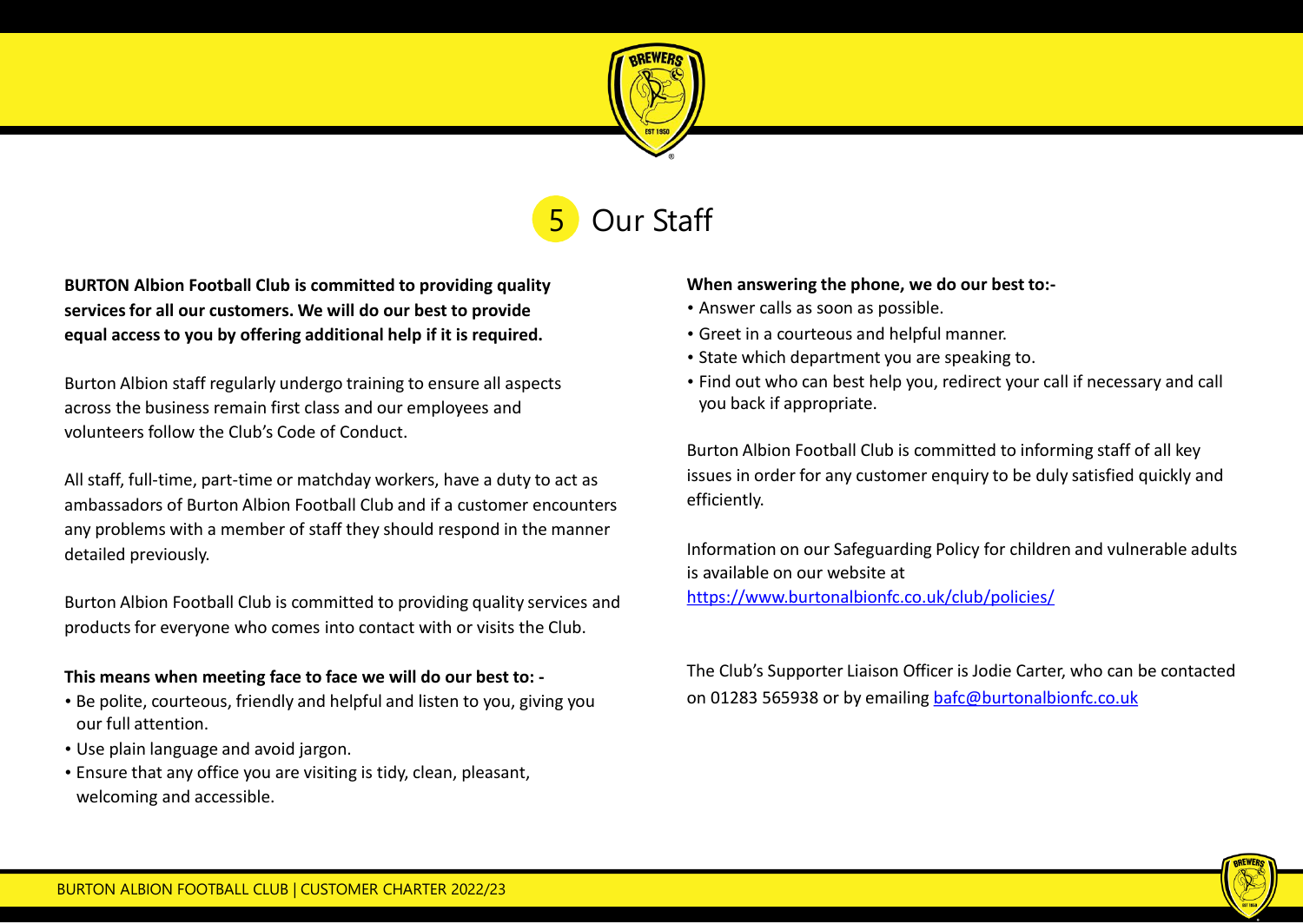

### Merchandise

THE Club aims to provide a wide range of products available for purchase from the Club Shop. The Club will also endeavour to maintain a high level of post-purchase support. Burton Albion Football Club reserves the right to withdraw any product on offer at any time. Normal refund policy applies to any product on offer. All offers are not transferable and may be available for a limited time only. We're happy to offer a full refund on most items providing they are returned in the original condition. To claim your refund, return the item to us within 28 days with the original receipt.

If there is a fault with any purchase you may return it and we may issue a refund if it is returned in an acceptable condition. You have 28 days from the date of purchase to qualify for an exchange or refund. All exchanges and refunds will require an original receipt. If faulty we will return the items to the manufacturer for their consideration before issuing a refund. All shirts that are printed with either personal names or names with players on, are not returnable and non-refundable, and this also applies should the player leave the Club at any time after the decals are printed on the back of shirts. Refunds or exchange will not be given for incorrect chosen sizing on shirts after decals have been added.

Burton Albion Football Club is committed to preventing price fixing in relation to the sale of supporters' team kit. Burton Albion Football Club offers refunds on merchandise in accordance with its legal obligations.

All football strips are designed with a minimum lifespan of one season unless advertised as a special/limited edition kit. Details of the next intended change of kits is available from the Club Shop. Due to sponsorship requirements it may be that a club strip is changed after a single season. The Club undertakes research on the design of new strips.

The Club Shop can be found at [www.burtonalbionfc.co.uk/shop](http://www.burtonalbionfc.co.uk/shop)



### **Travelling Away Support**

**Burton Albion Football Club's supporters will be offered and allocated tickets for away matches on the following basis unless otherwise specified:**

Sponsors / VPs / Official Away Travel Regulars / Season Ticket Holders / General Sale

Our opponents determine the cost of these tickets.

Supporters can book a seat on the official Burton Albion supporters' coach to all away games. Under 17s must be accompanied by an adult. Spaces on the coach may be limited and are distributed on a first-come, first-served basis by calling the Club on 01283 565938.

#### **Away Travel Cancellation Policy**

In the event that a game is postponed and supporters have paid for their coach seat(s) a new date will be re-arranged. Once the new date has been agreed and set, supporters will new be able to claim a refund or transfer onto the new date within 14 working days of the new date being announced. In the event that Burton Albion Football Club cancels a coach due to insufficient numbers, supporters will be contacted 3 days prior to the match and a full refund will be issued. In order to claim a refund supporters need to bring their coach ticket as proof of purchase. The original credit/debit card will be required if the seat(s) were purchased by this method.

Cancellation of match on arrival at an away venue - no refund due to costs incurred by BAFC. It is at the club's discretion to issue vouchers if seen appropriate.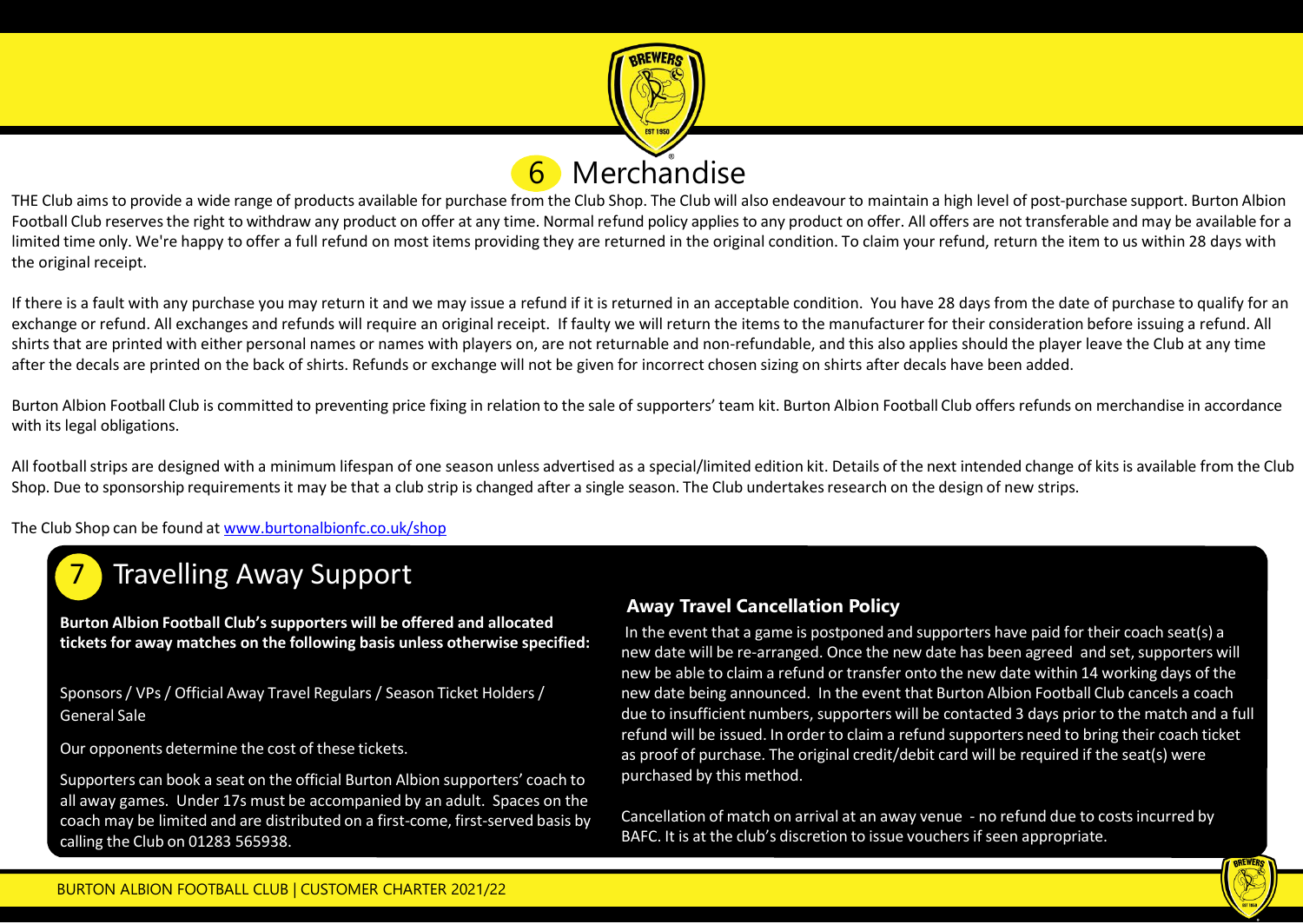



**BURTON Albion Football Club does not charge admission prices to supporters of the visiting club, higher than those charged to our own supporters for comparable accommodation, i.e. our concessionary rates offered to senior citizens and junior supporters.**

The Club abides by the EFL and FA Cup Competition rules, governing the allocation of tickets to visiting clubs.

[You can view our Away Fans Guide here.](https://www.burtonalbionfc.co.uk/fans/away-fans/)

Burton Albion Football Club has the facility to accommodate away supporters in seated or terrace stands.

### Transport, Travel and Parking at The Pirelli Stadium

**The Club supports the policy of encouraging supportersto find alternative travel arrangements other than the car. Details of local bus [and cycling](https://www.burtonalbionfc.co.uk/club/visit-us/) routes can be found in the 'Visit Us' section of the website.**

Burton Railway Station is approximately one-and-a-half miles away and a 25 minute walk to the Pirelli Stadium. As you come out of the station turn left and go down the hill. Turn right into Derby Street and from there it is a straight road up to the stadium.

Parking at the Pirelli Stadium is available on a first-come, firstserved basis available at a cost of £5 per game. All car parking spaces are designated in specific bays including those for disabled supporters.

Overspill car parking is available to supporters on matchday at the Rykneld Industrial Park, adjacent to the stadium, at a price of £5 per car on a first-come, first-served basis.

Additional parking may be available to supporters on **selected**  match days at Pirelli Tyres Ltd, on Derby Road, at a cost of £5 per car. [This will be advertised in advance on the club's website](http://www.burtonalbionfc.co.uk/).

Further details of alternative travel arrangements are also published periodically in the matchday programme.

Disability car parking is available for both home and away supporters on the day at a rate of £5 and can be reserved in advance by calling 01283 565938.

<http://www.burtonalbionfc.co.uk/club/visit-us/>

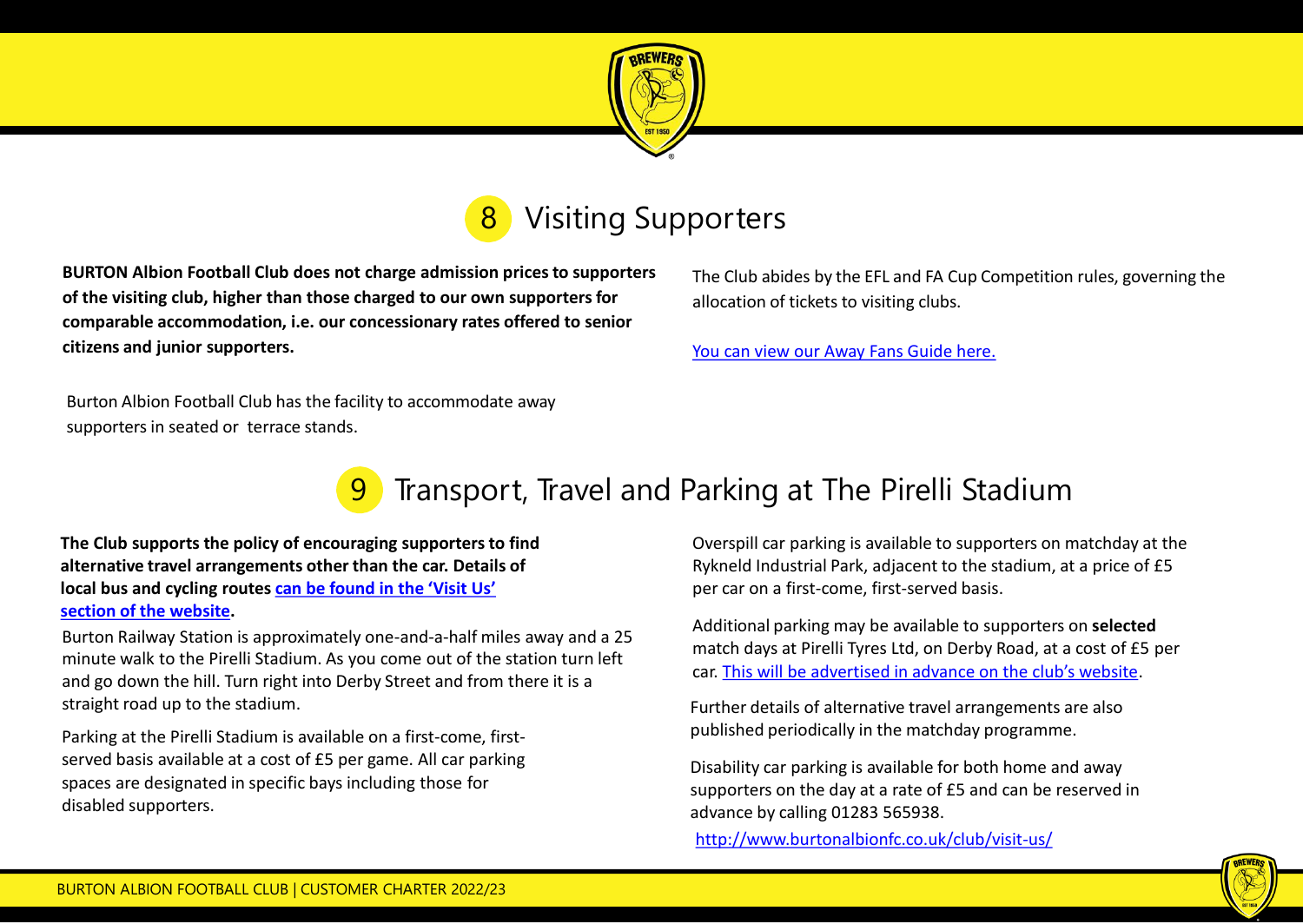

# **10** Environmental Policy

BURTON Albion Football Club is aware and committed to the importance of minimising the impact by the Club, staff and supporters on the environment and are committed to achieving good environmental practices and operating in a sustainable manner. We have signed up to the EFL Green Code and from 2022/23 supporters' shirts will be made from recycled material. The Club adheres to a strict policy of using power on a day-to-day and matchday basis only when necessary in a bid to limit its carbon footprint.

The Club also holds a Certificate of Recycling, a reflection on Burton Albion's commitment to reducing waste whenever possible.

# 1 Stewarding & First Aid procedures

ALL Burton Albion Safety Stewards undertake comprehensive training and are fully qualified on appointment as well as a full matchday brief before each home match.

All stewards are fully expected to embrace and adhere to the standards highlighted in the Staff Conduct section of this Customer Charter.

Stewards liaise closely with the Club's Safety Officer and Health and Safety Advisor to ensure a safe and controlled environment at the Pirelli Stadium. The Club have designated first aiders whilst each matchday requires the presence of professional and fully trained paramedics.

# 12 Catering Facilities and Hospitality

Burton Albion is primarily a football club and also provides excellent hospitality for various functions including match days, social & business events and weddings and takes pride in the excellent quality of the service provided.

Whether in the hospitality suites or concourses, Burton Albion aims to provide high quality produce that represents value for money for the customer. Refreshments are available in all four stands at the Pirelli Stadium and are equally accessible for home, away and disabled supporters; served by staff who adhere to the Club's Staff Conduct policy.

The Club is proud to provide in-house catering in line with the Food Standards Agency, with all work areas scrupulously inspected before food is prepared and served.

Visitors are requested not to bring their own food & drink, and at some events will not be permitted**.**

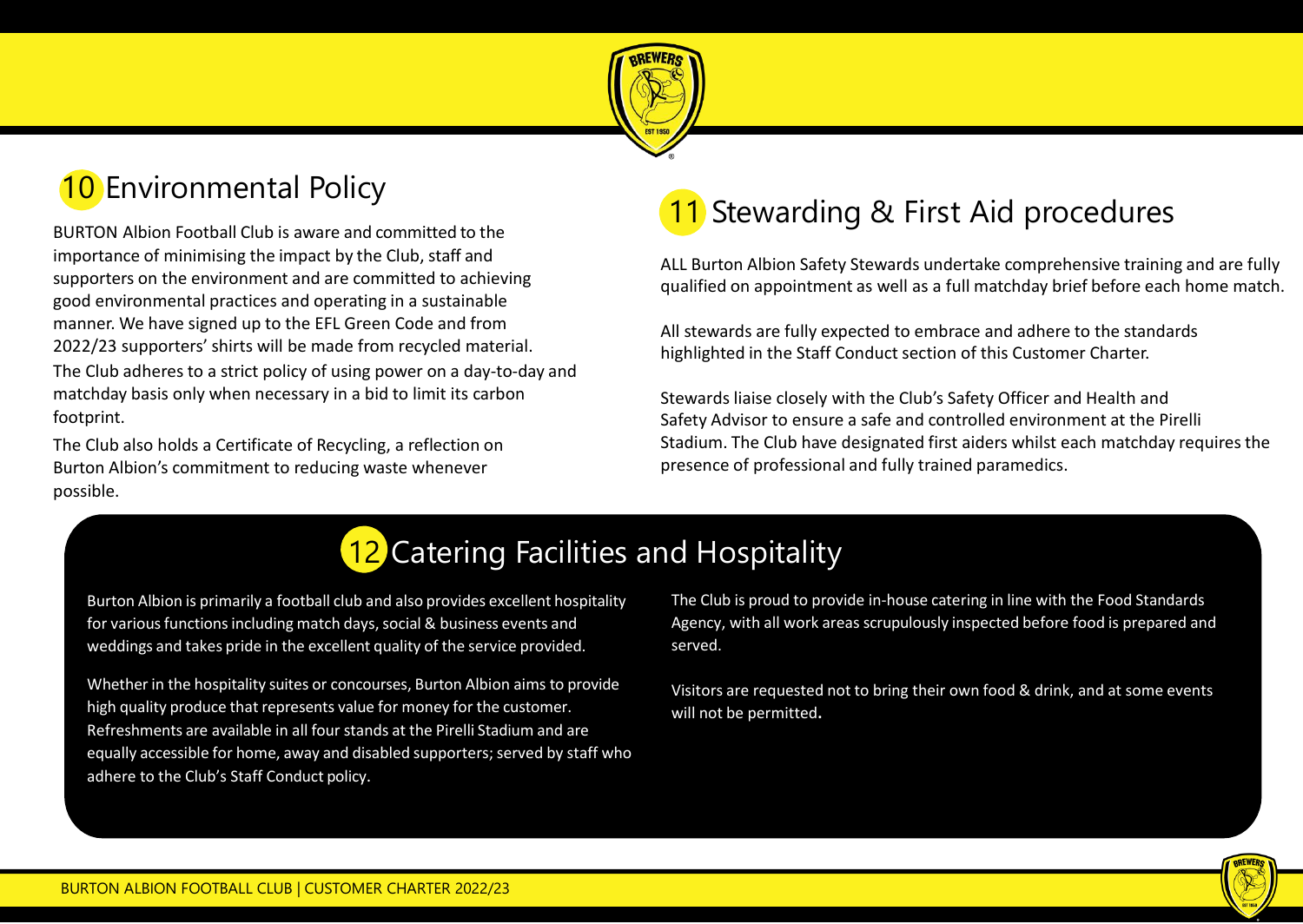

# 13 Ticketing & Accessibility

**Burton Albion Football Club continues to strive for a wider access to matches by offering a broad range of ticket prices including reduced rates for concessions i.e. juniors, senior citizens and young persons (aged 17-22).** [Full details of how to purchase match day tickets and season tickets and](https://www.burtonalbionfc.co.uk/tickets/ticket-information/) **our ticket terms and conditions are available on our website.**

#### **Seat Prices:**

Adults: £24 Over 65s / Young Persons (17-22yrs): £22 Under 17s: £14 Under 13s: £14

#### **Terrace Prices:**

Adults: £20 Over 65s / Young Persons (17-22yrs): £18 Under 17s: £7 Under 13s: £7

Early bird prices are available at £2 cheaper across all categories when purchased before 6pm on the day prior to the fixture.

#### **[Click here to view our First-time Fans guide](https://www.burtonalbionfc.co.uk/fans/new-fans/)**

#### **Disabled supporters and personal assistants**

All personal assistants will receive free entry when accompanying a disabled supporter who has purchased a ticket at the standard rate.

Burton Albion Football Club reserves the right to request 'proof of disability' before issuing a concession. Such proof shall include:

• Receipt of middle/higher rate DLA or enhanced PIP *N.B. Receipt of a Blue disabled parking badge cannot be considered as sufficient proof of disability.*

Burton Albion Football Club will strive to accommodate all disabled supporters and it is advisable that a request be made for seating for disabled supporters or wheelchair spaces prior to the day of the match. A request can be made by calling the Club on 01283 565938. Disabled supporters who are restricted in movement are requested to enter the stadium through the side gate, next to the turnstiles, where they will be greeted by one of our Stewards who will arrange to collect their match ticket. Ambulant disabled supporters are requested to enter the stadium via the relevant turnstile where the ticket will be collected.

### . **Abandoned Fixtures**

Ticket holders have 14 days after the abandoned fixture to claim any refund. There will be no refunds/or partial refunds for tickets not bought from Burton Albion but via a secondary ticketing agency or from a third party.

Free or reduced admission to replays of abandoned games applies if a match is abandoned after spectators are admitted to the ground. If a match is abandoned after kick-off spectators are entitled to proportional refunds **[see our ticket information here.](https://www.burtonalbionfc.co.uk/tickets/ticket-information/)**

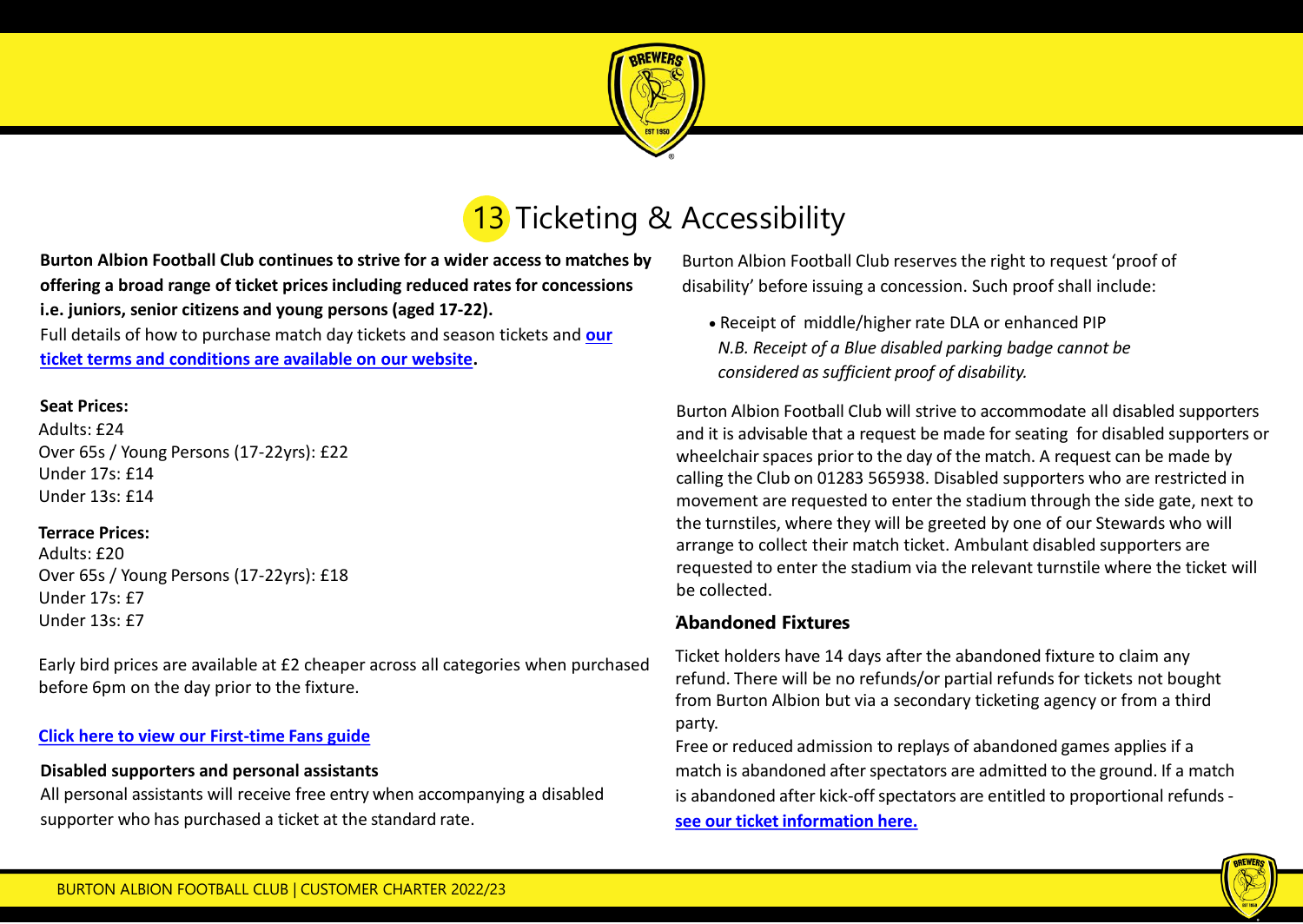

Ticketing & Accessibility (continued)

#### **SEASON TICKETS AND TICKET PACKAGES**

Season tickets and ticket packages are non-refundable in either the package's entirety or on a game-by-game basis. If you would like to return your season ticket/ticket package you can do so by sending all the unused tickets to Burton Albion, with a covering letter detailing your request to cancel your season ticket/ticket package. In exceptional circumstances, the club may make a discretionary refund on a case-by-case basis, but cannot guarantee it will make any refund. Season ticket holders must notify the club of any change of address. Season Tickets cover all home league games but there is no guarantee as to the number of games covered by a season ticket which may change during the course of a season in exceptional circumstances. If a ticket/season ticket is lost/destroyed/stolen, the Club is not obliged to issue a replacement. However, the Club may decide to issue a replacement in certain circumstances at the Club's discretion and a charge will be made.

#### **COVID 19 ADDITION TO TICKET TERMS AND CONDITIONS**

All fans attending games including season ticket holders must comply with applicable laws/regulations, Government guidance in respect of Covid-19.

We ask you NOT to attend if you, or anyone attending with you, is suffering from COVID-19 symptoms, feels unwell, or is required to self-isolate.

The club cannot completely eliminate the risk of COVID-19 infection. Before purchasing a ticket, or travelling to a match, supporters must decide whether it is appropriate they attend, taking into consideration and associated risks based on their personal circumstances. In the event you develop COVID-19 symptoms whilst at the stadium, please notify the nearest steward immediately, who will direct you to the appropriate medical facility.

You can read the full, current, Covid Code of Conduct which may change with Government guidelines, here

<https://www.burtonalbionfc.co.uk/news/2021/august/covid-code-of-conduct/>

#### **Cup Competitions**

Tickets for Cup competitions are agreed with the opposition and where possible, we consider some reductions for early rounds of Cup competitions or increases for later rounds with the agreement of the opposing Club. Tickets are will be allocated to Sponsors, Season Ticket Holders, Vice Presidents, and regular away travel supporters given an option to purchase tickets prior to sale to the general public.

#### **Missed Games**

It is each ticket-holder's responsibility to get to a game in good time, and the Club recommends allowing ample time to park and gain access to the ground. The Club does not take any responsibility for supporters who miss games due to travel difficulties. Security checks at the turnstiles may also take time, especially at games where attendance is high, and the closer it gets to kick off. Burton Albion cannot issue refunds to fans who miss all or part of any match in these circumstances.

#### **Ticket Refunds**

Refunds for match tickets are at the discretion of the Club and will be considered only if the ticket is returned to the Ticket Office no later than 24 hours before the time of the kick-off of the match, when played.

In the event of a rearranged fixture, ticket holders will be entitled to receive free admission on the date of the rearranged game. Refund tickets will be issued if buyers are unable to attend due to the rearrangement. Refunds are given to supporters provided that the original tickets are returned to the ticket office within 14 days of the original match being called off. Tickets must be returned in their original state. All refunds are at the club's discretion.

#### **Away tickets**

Away tickets are not the responsibility of BAFC even if purchased via Burton Albion and any refunds/complaints should be directed at the home club.

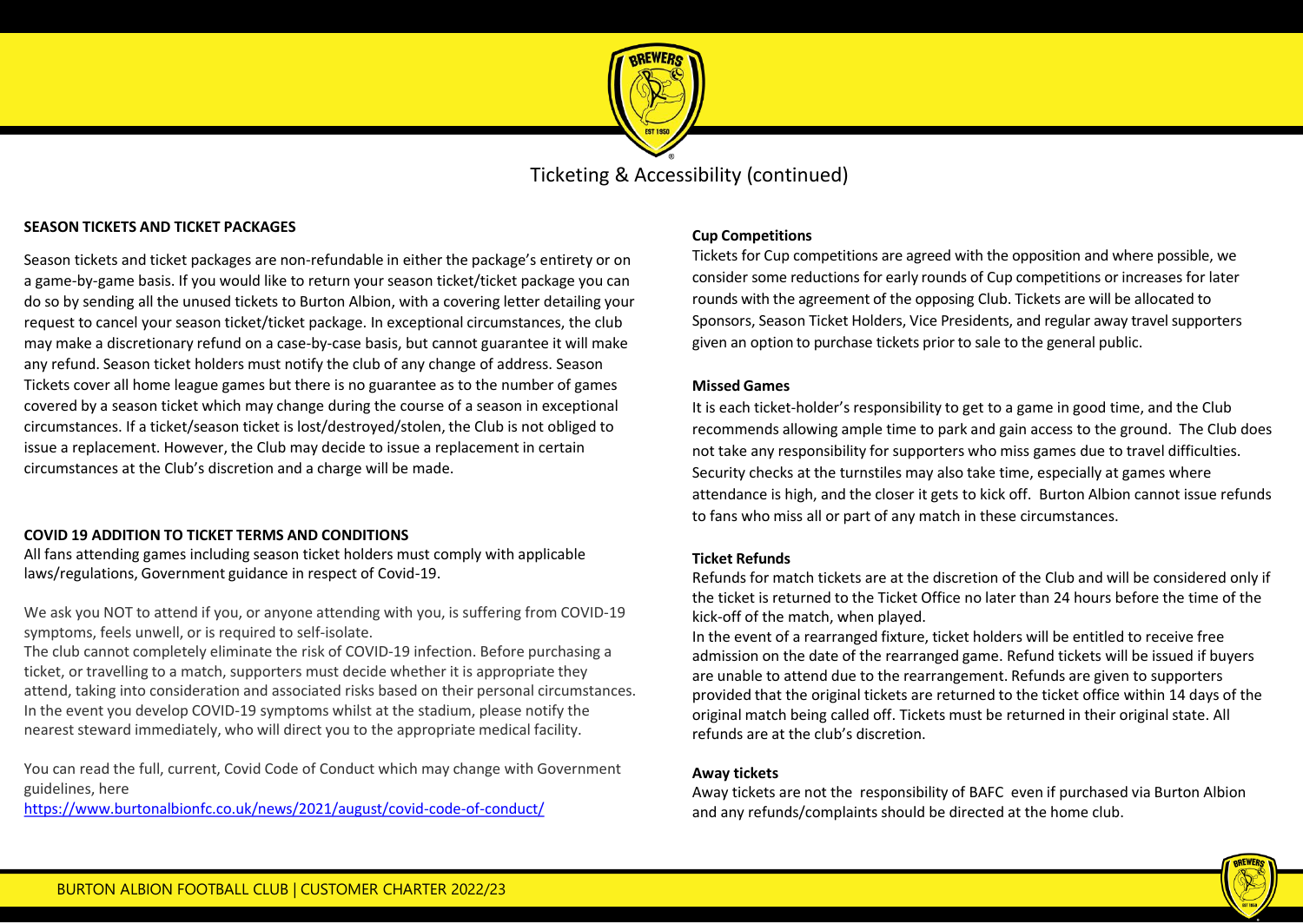

### 14 Consultation and Media Information

THE Club consults supporters on a regular basis through questionnaires, fans' surveys, and a minimum of two 'Open Forum' meetings per year. The Club also receives information from 'mystery shopper' visits and supporters' panels over the season.

BURTON Albion FC is committed to keeping supporters up to date with the latest information through **[the official club website](https://www.burtonalbionfc.co.uk/)**, the iFollow Brewers platform and the club's social media channels on Facebook, Twitter, Instagram, LinkedIn and TikTok. We are committed to ensuring that our media channels are engaging and informative and that we have a positive interaction with our followers. Supporters are requested to use social media forums respectfully and will not tolerate any incidents deemed to be considered discriminatory, bullying or harassment, for example, making offensive or derogatory comments. The Club will act accordingly on anything reported or which appears on social media in this respect.

#### **iFollow Brewers**

iFollow gives supporters the inside track on Burton Albion with a range of benefits including live match video streams, live audio commentary and exclusive club content, that can all be accessed with an account. You will need to **[register on the iFollow](https://www.burtonalbionfc.co.uk/ifollow/subscribe/) "Subscribe" page**. A basic account is free and will enable you to watch interviews with the Manager and Players. You will also then be able to buy audio and video Match Passes to enable you to listen to commentary and enjoy live streams of Burton Albion games.

#### **Digital Channels**

You can find out news about Burton Albion **[on the club's official website.](https://www.burtonalbionfc.co.uk/)**

On match days, the Match Centre opens on the website with text commentary, teams news and live updates

The best way to access the club website on mobile is through the EFL app iOS: <https://apps.apple.com/app/id1517867717> Android: <https://play.google.com/store/apps/details?id=com.efl.ifollow>

You can also follow the club on the following channels YouTube:<https://www.youtube.com/user/BrewersOfficial> Twitter: [@burtonalbionfc](http://www.twitter.com/burtonalbionfc) Instagram: [@officialburtonalbion](http://www.instagram.com/officialburtonalbion) Facebook: <https://www.facebook.com/burtonalbionfc/> TikTok: [@officialburtonalbion](https://www.tiktok.com/@officialburtonalbion)

The Club publicises its position on major policy issues in an easily digested format in the Club programme/magazines/official website and through the local media. The Club has had, and continues to develop, ways to consult with the Shareholders, Sponsors, the Local Authorities and other interested parties.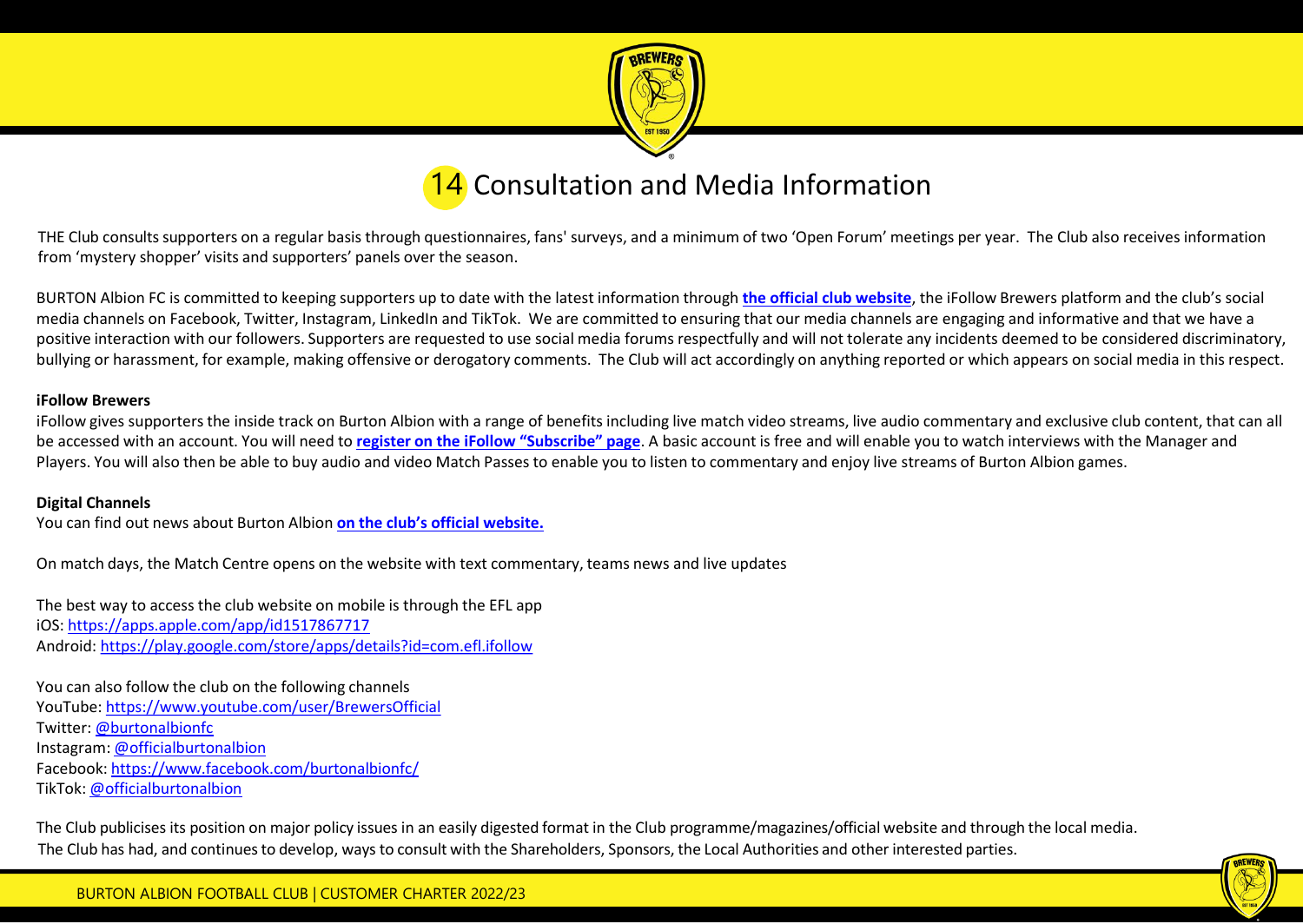

### **15** Code of Conduct for Supporters

Burton Albion FC prides itself in promoting a family atmosphere at all home and away matches Any ticket holder found to be demonstrating racist, offensive, abusive, homophobic or any unacceptable language or anti social behaviour will be ejected from the ground and no refunds will be given. Ticket holders are reminded that the Club expects all supporters and visitors to take full responsibility for their actions and to conduct themselves in an appropriate manner at all times. Anyone wishing to report unacceptable behaviour can contact a Steward, or the Supporters Liaison Officer on the day of a match, or use the 'Kick It Out' App, details of which are displayed at various points around the ground, or by contacting the Club directly through email at [bafc@burtonalbionfc.co.uk](mailto:bafc@burtonalbionfc.co.uk)

The club has responded to supporters wishes by designating an area of the North Stand for families only. Fans wishing to use the Family Area should enter the stadium by the North Stand turnstiles and then turn right and enter the stand at the far end. They should then use section 'J' of the stand which will be reserved for under 16s and their families. No person will be allowed into this area unless they are with an under 16, and please note U5's are not permitted to watch the game from the terraces for their own safety. There will be zero tolerance of bad language in the Family Area. Where incidents of unacceptable conduct are reported or detected, and after carrying out its own internal investigation, the Club reserves the right to ban supporters for life, or suspend supporters for a period of time deemed appropriate if the Club deems a supporter to be in breach of [ground regulations](https://www.burtonalbionfc.co.uk/siteassets/image/documents/ground-regulations-2021-2022_.pdf).

This may include the removal of season tickets and bans from stadia for a specified period / or other appropriate actions. Unacceptable conduct may also lead to criminal charges. The Club is under no obligation to provide detailed evidence of any such breach to a banned/suspended supporter as it may interfere with ongoing Police investigations. The Club may, entirely at its discretion, refund any unused portion of a season ticket for any such banned/suspended supporter but is under no obligation to do so.

Please note – stools and small steps are not permitted on any of the standing terraces.

ALL flags and banners must be approved and certified by the Club. Approval for flags and banners not previously certified must be sought at least 24 hours prior to the game. All supporters intending to bring flags or banners into the ground, must contact the Safety Officer in advance to confirm the size is permitted, and must be accompanied by a flame retardant certificate with a fire safety certification to BS5867 Type B (or equivalent Fire Retardant Standards DIN 4102-1 B1 or ISO 6941). Burton Albion reserves the right to prohibit any banners from being displayed inside and within the footprint of the Pirelli Stadium and sticks and poles are not permitted. Flags must not be damaged, torn, or frayed, and must be displayed in accordance with the requirements of the Club. Burton Albion does not permit any banner/poster or other display that is of a political nature or any organisation which is not affiliated to the football club supported and which contains offensive or potentially offensive material. The Club does permit fans to display banners supporting their football club, providing they are not offensive to any other fans, and that they conform to the ground's safety and fire regulations as set out above. Fans who refuse to conform to Club rules and ground regulations in regard to banners and flags will be asked to leave the ground, and banners and flags that are not removed may be confiscated. Drums are only allowed with prior permission and can be arranged through our Community Trust, and are on a reciprocal basis.

The current supporter Code of Conduct can be read here <https://www.burtonalbionfc.co.uk/club/policies/>

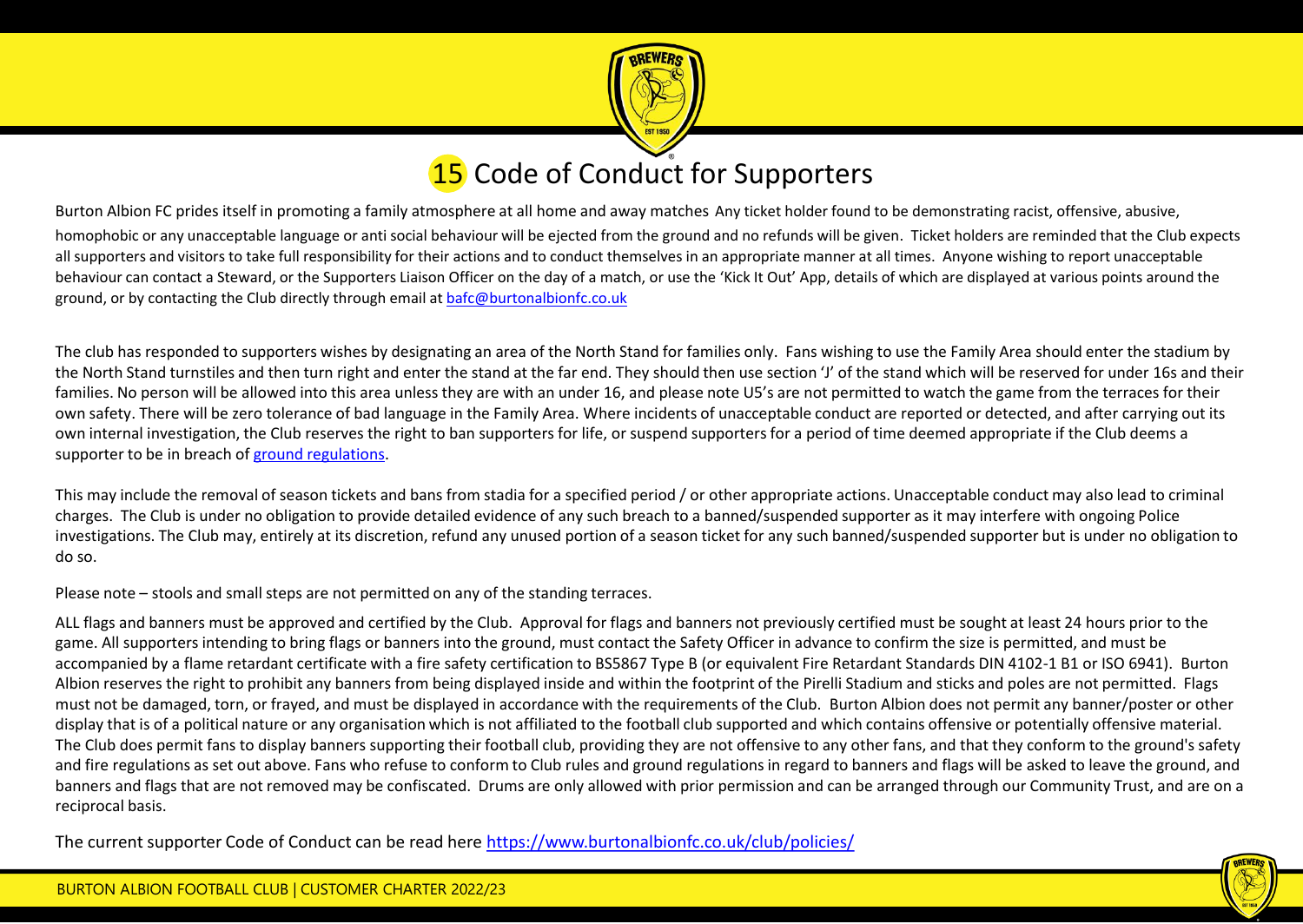

### Code of Conduct for Supporters (continued)

#### **COVID-19 CODE OF CONDUCT FOR SPECTATORS AND VISITORS**

In line with Government guidance on the admission of supporters to football stadia, this Code of Conduct acts to principally guide and advise ticket holders of the protocols in place during the matchday event, in making each event safe and enjoyable and to do so we need your continued support and co-operation. Burton Albion Football Club has a duty of care to make ensure the safety of all supporters and visitors to the stadium is our top priority in conducting the way we handle the Covid-19 virus and will continue to follow any government guidelines and recommendations which are currently in place.

All spectators and visitors who arrive at the Club, including all surrounding land, car parks and other facilities which are under the ownership and/or control of the Club, shall be deemed to have accepted, and agree to comply with this Code of Conduct. All attendees are admitted to the Club strictly subject to this Code of Conduct. Full details available<https://www.burtonalbionfc.co.uk/club/policies/>

### 16 Club Bans/Appeals

The Club provides any such banned/suspended supporter a written right of appeal of any such action undertaken by the Club provided that the supporter writes in requesting this appeal within 7 days of notification of the ban/suspension setting out in detail their ground(s) of appeal. This appeal will be chaired by a Director of the Club unconnected with the initial decision to ban/suspend the supporter and at that Director's discretion, this appeal can be handled in writing or he can call a meeting in person if he considers it merits the same. The Club undertakes to send out written notification of the findings of any such appeal within 14 days of receipt of the appeal or the hearing whichever is later. The Club's decision after any such appeal will be final and binding with no further right of appeal.

Any supporter subject to a ban from the Club for a period of more than 12 months will be able to appeal the Club's decision in writing within 21 days of the date of the decision. The complainant must submit his/her appeal in writing by email to [bafc@burtonalbionfc.co.uk i](mailto:bafc@burtonalbionfc.co.uk)ncluding the reason(s) for the appeal and attaching any documents that he/she wishes the Club to consider. The appeal will be considered by an appeals committee comprising of the Club Secretary and a member of the club's Safety Team. The appeals committee will meet within 30 days of receipt of the appeal and will communicate its decision to the complainant, with a short explanation of the reasons for its decision, within 14 days of the meeting. The decision of the appeals committee could be to increase as well as decrease the sanction. The decision of the appeals committee will be final. Dependant on the circumstances, a further review may be carried out after a period of 12 months to evaluate each specific case.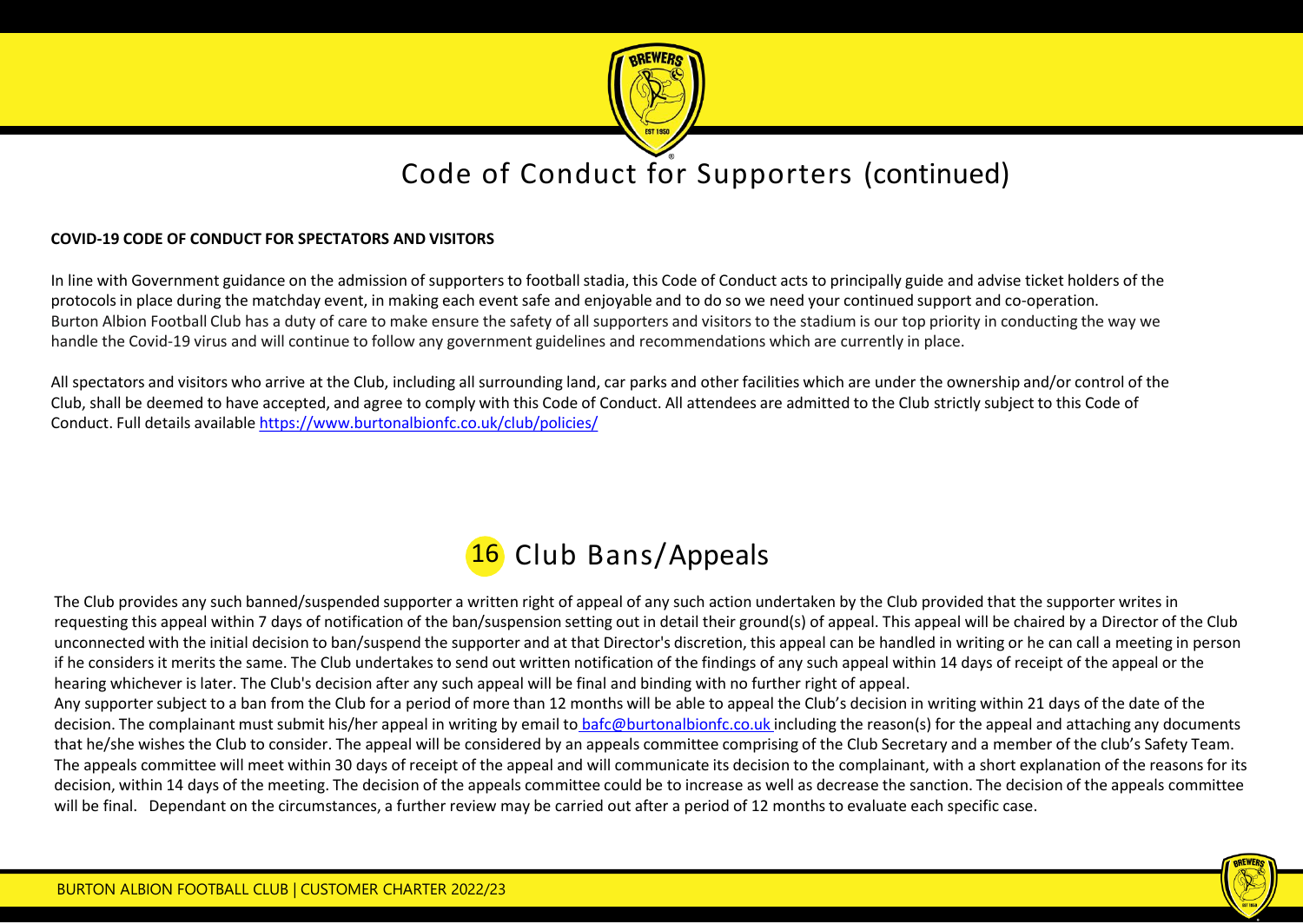

### 7 Community Activity

BURTON Albion FC is proud to have a fantastic charity in Burton Albion Community Trust (BACT), recently awarded the EFL Community Project of the Year 2022, delivering and supporting our Corporate Social Responsibility. BACT's mission is to make a difference in local communities through the power of sport and brand of Burton Albion FC. BACT deliver various programmes across themes of Heath & Wellbeing, Inclusive Sport, Education & Learning, Disability, Social Inclusion, Football Development and School Sport with weekly impact on over 8,000 participants.

BACT also aims to encourage more people, especially children, throughout the local area to take part in an active, healthy lifestyle and to encourage more people, especially children, to become supporters of Burton Albion. This will include group ticket offers for children's clubs and organisations, and entertainment on matchdays – including pre-match activities on the 3G pitch at the Pirelli Stadium.

The Club and BACT complies with all Safeguarding and DBS checks when recruiting staff.

On five occasions during the season the Club will accommodate registered charities in holding ground collections on matchdays at the Pirelli Stadium. All applications are processed ahead of a new season and charities will be contacted to confirm if they have been successful or not. BACT also oversees and co-ordinates all Burton Albion FC donations to local

charities, groups, individuals and organisations, which include signed memorabilia, ground tour vouchers, holiday camp vouchers, as well as organising all match day charity collections.

Further to this BACT organise on behalf of the football club all player appearances and events where the club and BACT can make a difference to a variety of different groups, schools and voluntary organisations throughout the year.

Burton Albion is committed to supporting various charities in Burton on Trent and the surrounding areas. Unfortunately due to the large number of requests received, we are able to respond to requests outside of the area. Charity requests can either be in writing to Burton Albion Community Trust, Pirelli Stadium, Princess Way, Burton on Trent DE13 0AR or by emailing [bact@burtonalbionct.org](mailto:bact@burtonalbionct.org)



### Aims and Objectives

**Burton Albion are proud to have received the English Football League 'Family Excellence Award' in 2022, and the Club will strive to maintain a high standard.**

The Club will also look to further improve the matchday experience for both home and away disabled supporters, with the long-term aim of encouraging more disabled supporters to attend the Pirelli Stadium on matchdays. Through staff training and better access to information on the Club website and at the Pirelli Stadium we aim to ensure that every supporter has an enjoyable matchday at Burton Albion.